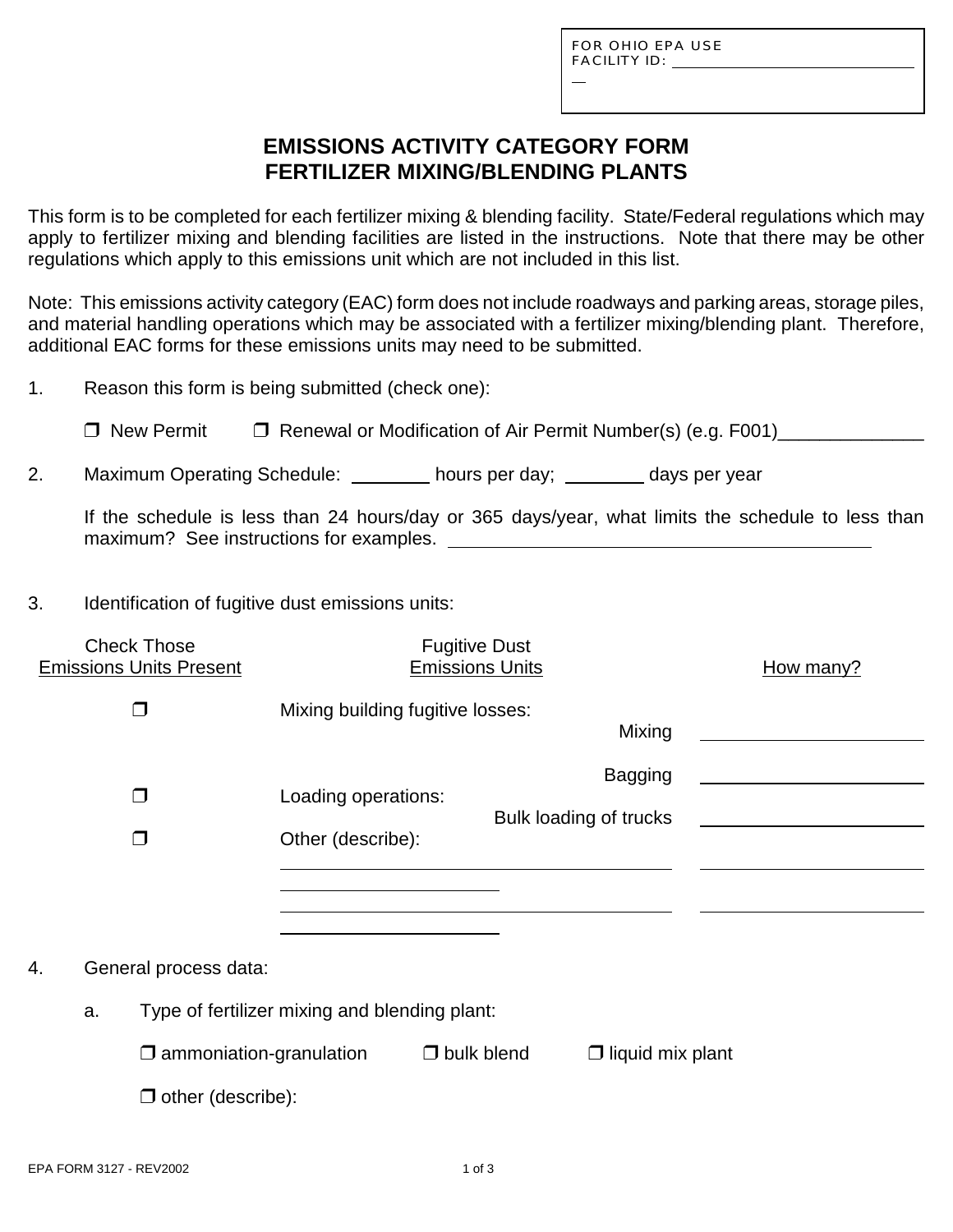| b. |                              | Maximum hourly production rate: _______________ tons/hour for mixing/bagging |                                      |  |
|----|------------------------------|------------------------------------------------------------------------------|--------------------------------------|--|
|    |                              |                                                                              | tons/hour for bulk loading of trucks |  |
| C. |                              | Maximum annual production rate: ______________ tons/year for mixing/bagging  |                                      |  |
|    |                              |                                                                              | tons/year for bulk loading of trucks |  |
| d. | Type of feed materials used: |                                                                              |                                      |  |
|    |                              | $\Box$ Normal superphosphate                                                 | $\Box$ Triple superphosphate         |  |
|    |                              | $\square$ Ammonium sulfate                                                   | $\Box$ Urea                          |  |
|    |                              | $\Box$ Potash                                                                | $\Box$ Monoammonium phosphate        |  |
|    |                              | $\Box$ Diammonium phosphate                                                  | $\Box$ Potassium nitrate             |  |
|    |                              | $\Box$ Other (describe) and $\Box$ other (describe)                          |                                      |  |
|    |                              |                                                                              |                                      |  |

 $\overline{a}$ 

 $\overline{a}$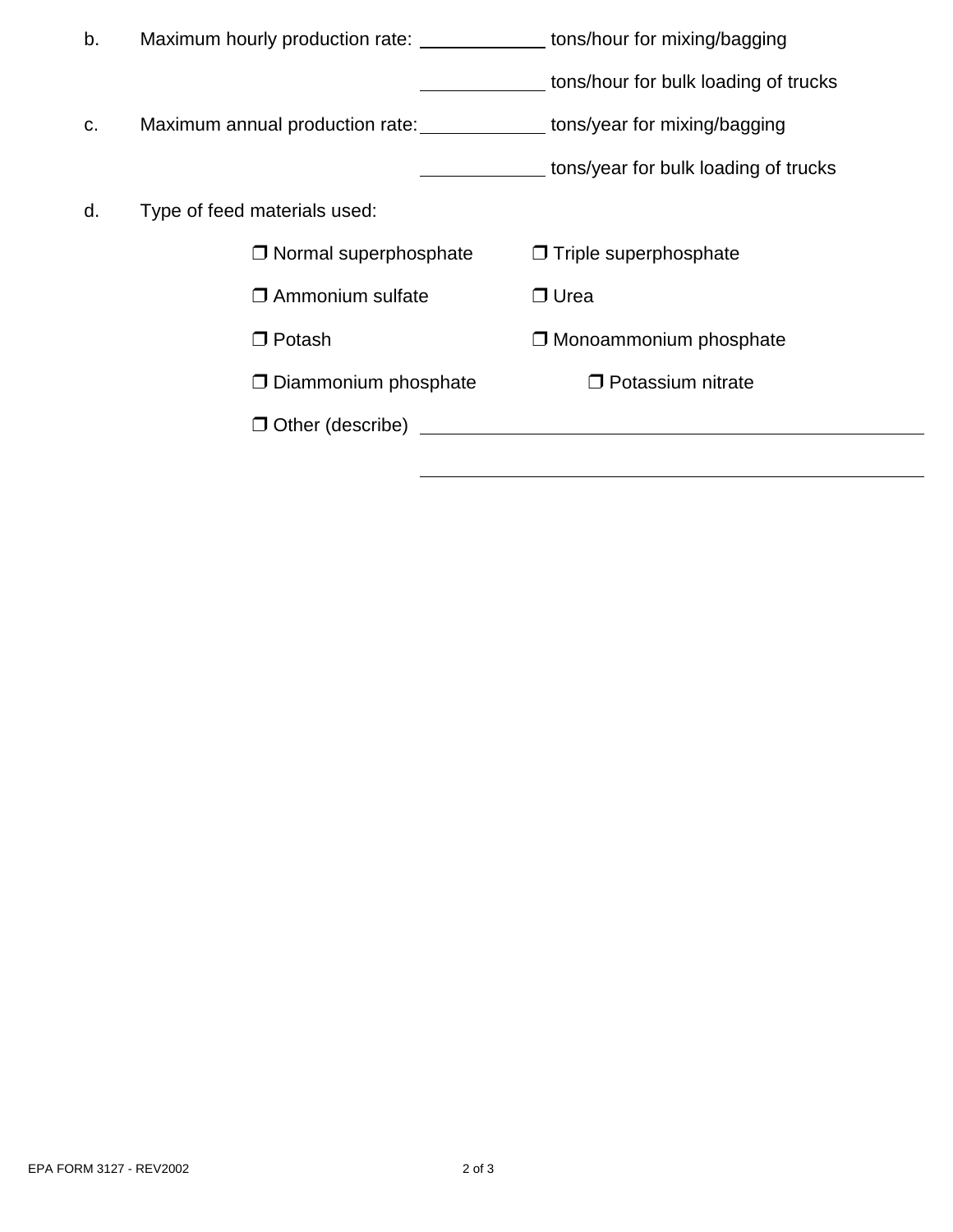# 5. Control methods to be used for fugitive dust emissions from fertilizer mixing & blending operations:

|                                                          | <b>Capture Method</b> | Capture<br>Efficiency | <b>Control Method</b> | Control<br>Efficiency |
|----------------------------------------------------------|-----------------------|-----------------------|-----------------------|-----------------------|
| Mixing Building<br><b>Fugitive Losses</b><br>(mixing)    |                       |                       |                       |                       |
| Mixing Building<br><b>Fugitive Losses</b><br>(bagging)   |                       |                       |                       |                       |
| Loading<br><b>Operations (bulk</b><br>loading of trucks) |                       |                       |                       |                       |
| Other fugitive dust<br>emissions units                   |                       |                       |                       |                       |

# 6. Details for wet suppression systems

|                                                              | Year<br>Installed | <b>Material Used</b><br>(wetting agent) | <b>Application Point(s)</b> | <b>Application Rate</b><br>(gal./ton processed) |
|--------------------------------------------------------------|-------------------|-----------------------------------------|-----------------------------|-------------------------------------------------|
| <b>Mixing Building</b><br><b>Fugitive Losses</b><br>(mixing) |                   |                                         |                             |                                                 |
| Mixing Building<br><b>Fugitive Losses</b><br>(bagging)       |                   |                                         |                             |                                                 |
| Loading<br>Operations (bulk<br>loading of trucks)            |                   |                                         |                             |                                                 |
| Other fugitive dust<br>emissions units                       |                   |                                         |                             |                                                 |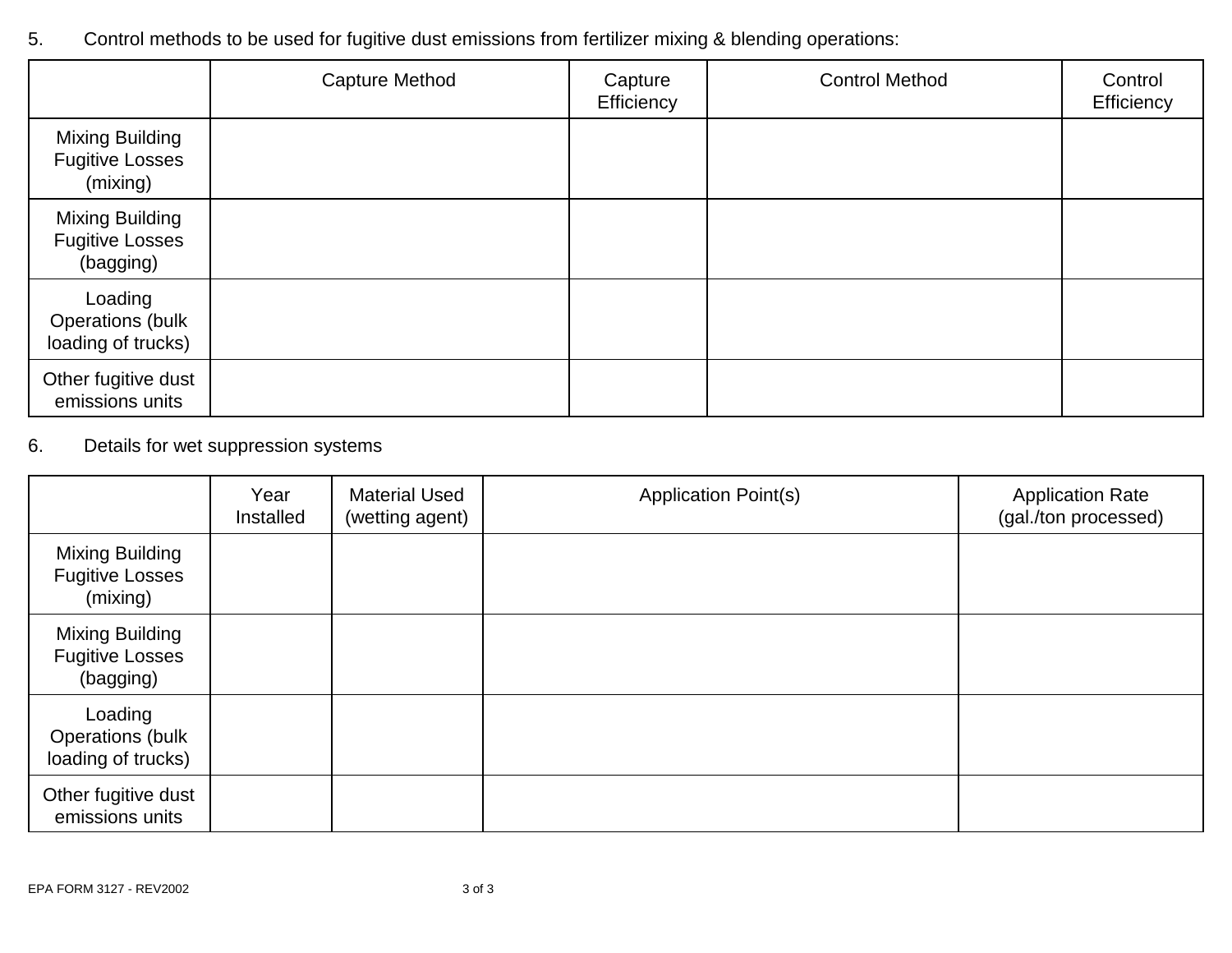### **INSTRUCTIONS FOR COMPLETION OF THE EMISSIONS ACTIVITY CATEGORY FORM FOR FERTILIZER MIXING/BLENDING PLANTS**

#### **GENERAL INSTRUCTIONS:**

Provide complete responses to all applicable questions. If an item does not apply to the emissions unit, write in "Not Applicable" or "NA." If the answer is not known, write in "Not Known" or "NK." If you need assistance in understanding a question after reading the instructions below, contact your Ohio EPA District Office or Local Air Agency for assistance. Submittal of an incomplete application will delay application review and processing. In addition, the application may be returned as incomplete if all applicable questions are not answered appropriately.

#### **APPLICABLE REGULATIONS:**

*The following State and Federal Regulations may be applicable to fertilizer mixing/blending plants. Note that there may be other regulations which apply to this emissions unit which are not included in this list.*

Federal: 40 CFR 60, (NSPS) Subparts A, (list other applicable subparts) 40 CFR 61, (NESHAP) Subparts A, (list other applicable subparts) 40 CFR 63, (MACT) Subparts A, (list other applicable subparts)

State: Ohio Administrative Code (OAC) Rules: 3745-31-02 (Permit to Install) 3745-35-02 (Permit to Operate) 3745-17-07 (Control of visible particulate emissions from stationary sources) 3745-17-08 (Restrictions of emission of fugitive dust)

If you would like a copy of these regulations, contact your Ohio EPA District Office or Local Air Agency. State regulations may also be viewed and downloaded from the Ohio EPA website at http://www.epa.state.oh.us/dapc/regs/regs.html. Federal regulations may be viewed and downloaded at http://www.epa.gov/docs/epacfr40/chapt-I.info/subch-C.htm.

#### **CALCULATING EMISSIONS:**

Manufacturers of some types of emissions units and most types of control equipment develop emissions estimates or have stack test data which you can request. Stack testing of the emissions may be done. Emissions unit sampling test data may be either for this emissions unit or a similar one located at the facility or elsewhere. You may develop your own emission factors by mass balance or other knowledge of your process, if you can quantify inputs and outputs accurately. You may be able to do this on a small scale or over a short period of time, if it is not practical during regular production. If you have control equipment, you may be able to quantify the amount of pollutants collected over a known time period or production amount. Any emission factor calculation should include a reference to the origin of the emission factor or control efficiency.

#### **SPECIFIC INSTRUCTIONS:**

This emissions activity category (EAC) form is to be used for certain operations at fertilizer mixing and blending facilities which emit fugitive dust. Typical emissions units to be included on this form are listed in item # 3. Please use the specific emissions activity category forms for roadways and parking areas, storage piles and material handling operations (e.g., for any railcar unloading, transfer to storage) for these fugitive dust emissions units. Any other fugitive dust emissions unit that does not have a specific emissions activity